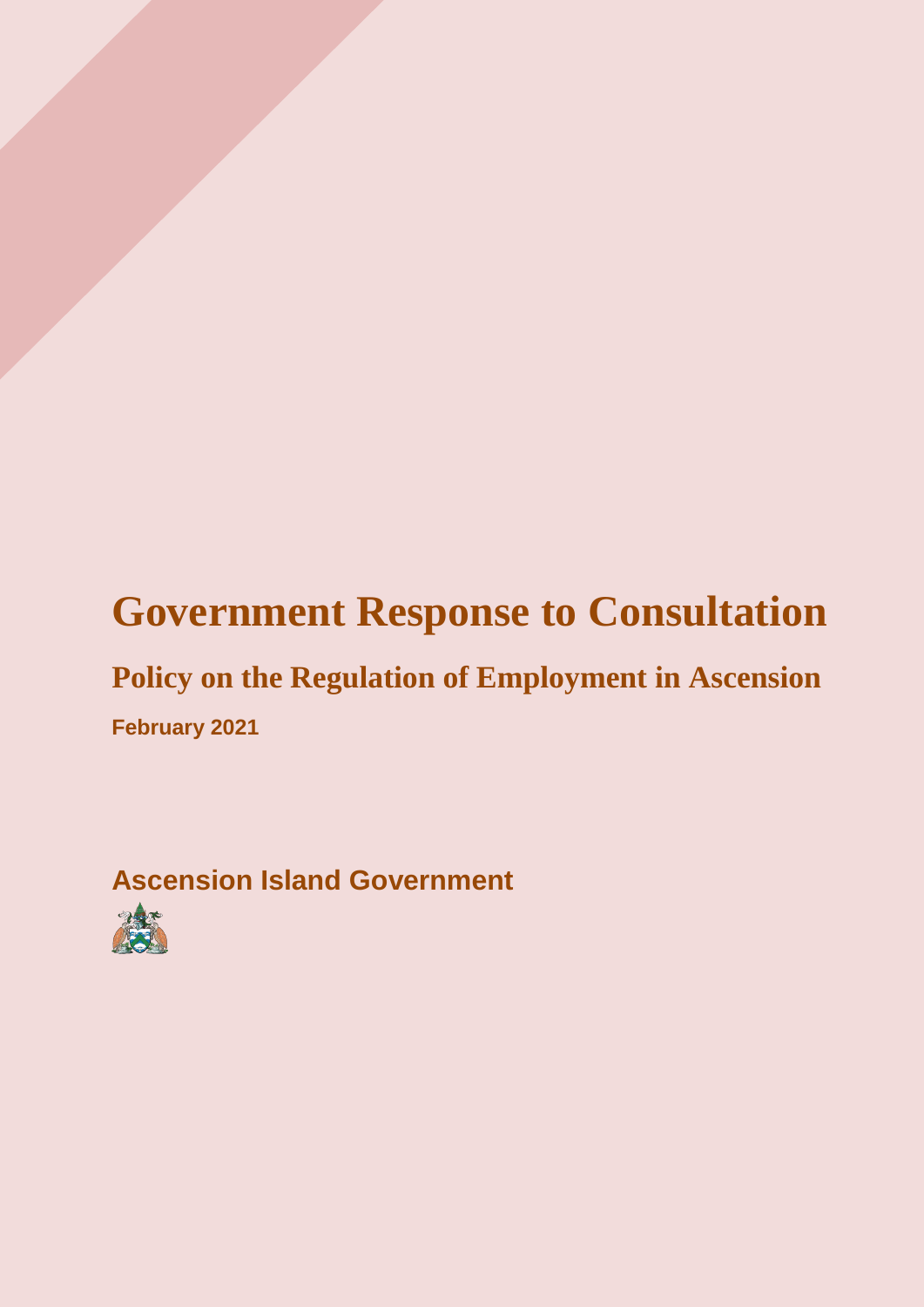### **Contents**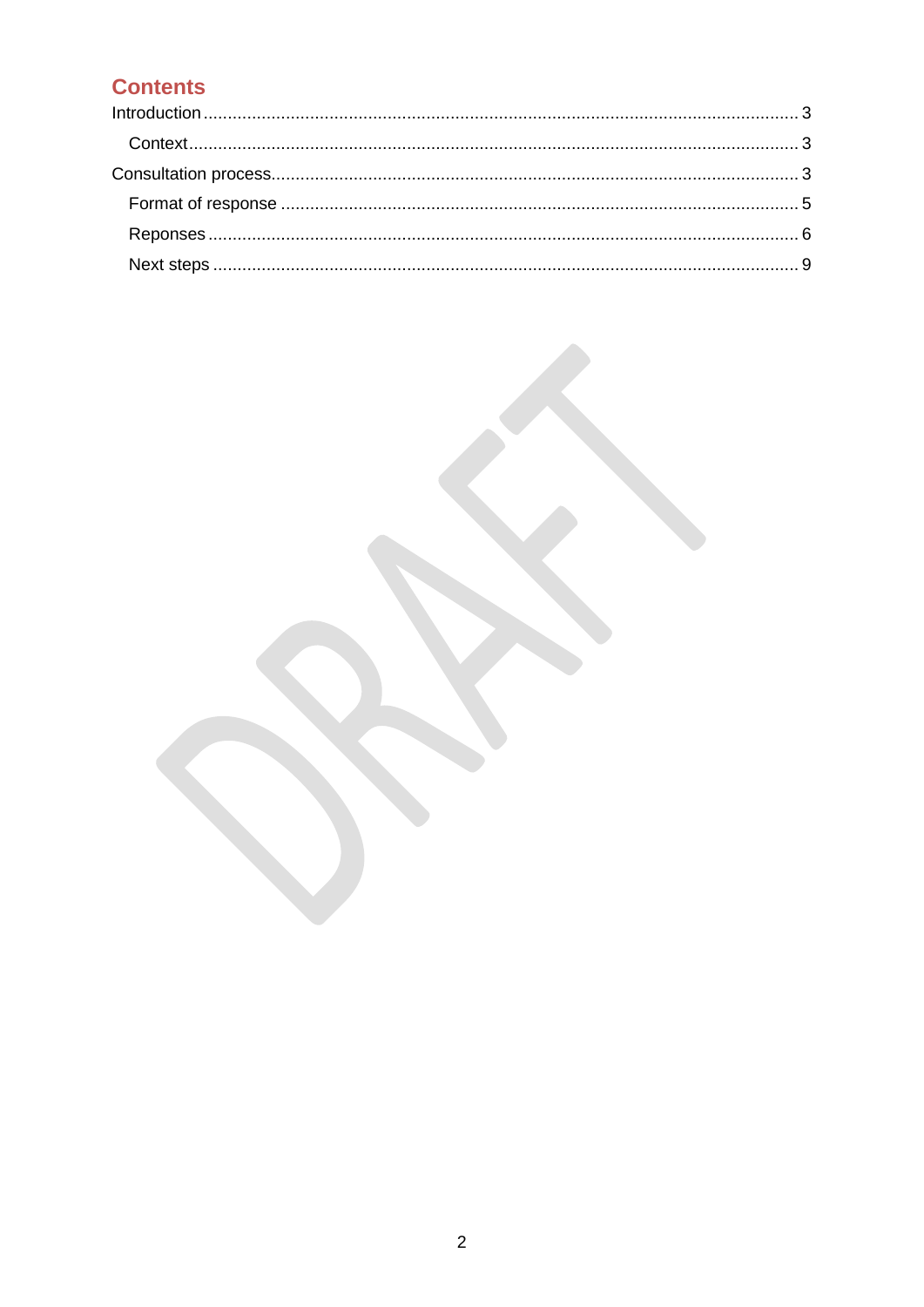#### <span id="page-2-0"></span>**Introduction**

Ascension is a working island. With the exception of a small number of tourists, everyone in Ascension is here for the reason that they are working, or because they are an *accompanying dependant* of a person who is working.

There is a small number of large *Employing Organisations* who make use of the island's strategic location, be that the US Space Force, the Royal Air Force supporting British Forces in the Falkland Islands, or the BBC's Atlantic Relay Station. There is a number of other, smaller employers providing services to the large *Employing Organisations* and to the community. Activity on the island is also supported by a flow of *contractors* who move on and off the island, providing specialist services.

Given the island's status as a working island, it is important that the Ascension Island Government (AIG) provides a safe and stable environment which facilitates, supports and regulates the activities of the *Employing Organisations*, other *employers*, and their *workers*. Part of providing that environment means ensuring a stable and well regulated employment market that supports the bringing to Ascension of outside expertise as well as enabling *employers* to make best use of the individuals who are already on island.

At present employment in Ascension is regulated through the Workman's Protection Ordinance, 1926 (WPO). UK employment legislation does not apply in Ascension.<sup>1</sup> St Helena's Employment Rights Ordinance, 2010 does not apply in Ascension and was expressly disapplied in  $2017<sup>2</sup>$ 

The WPO is outdated, no longer reflects the reality of employment in Ascension, and has a number of shortcomings. Taken in combination, this results in lack of clarity within the employment market, leading to undesirable outcomes for both *employees* and *employers*.

#### <span id="page-2-1"></span>**Context**

In order to seek to address the issues with the current employment regulation provision within Ascension, officers from AIG and the elected members of the Ascension Island Council formed the Employment Reform Working Group (ERWG) in the late part of 2019. The ERWG has been tasked with identifying key issues that require addressing and to propose policy options by which to address these.

Following work to identify, develop and refine instruments to address the issues identified, a new policy was drafted. In order to ensure this policy was appropriate for the purposes intended and could be applied to the market effectively, AIG consulted employers and the general public on the draft policy between August 2020 and February 2021.

### <span id="page-2-2"></span>**Consultation process**

The key question of whether or not reform of employment regulation was required had already been determined by the Island Council who unanimously identified this issue as a key legislative priority following the 2019 general election. The secondary question of what form this should take was determined through several rounds of policy development and refinement by the ERWG.

 1 See the St Helena Court of Appeal's decision in *Francis v Attorney General* 

<sup>&</sup>lt;sup>2</sup> Per the St Helena Law (Employment Rights Ordinance)(Disapplication) Order, 2017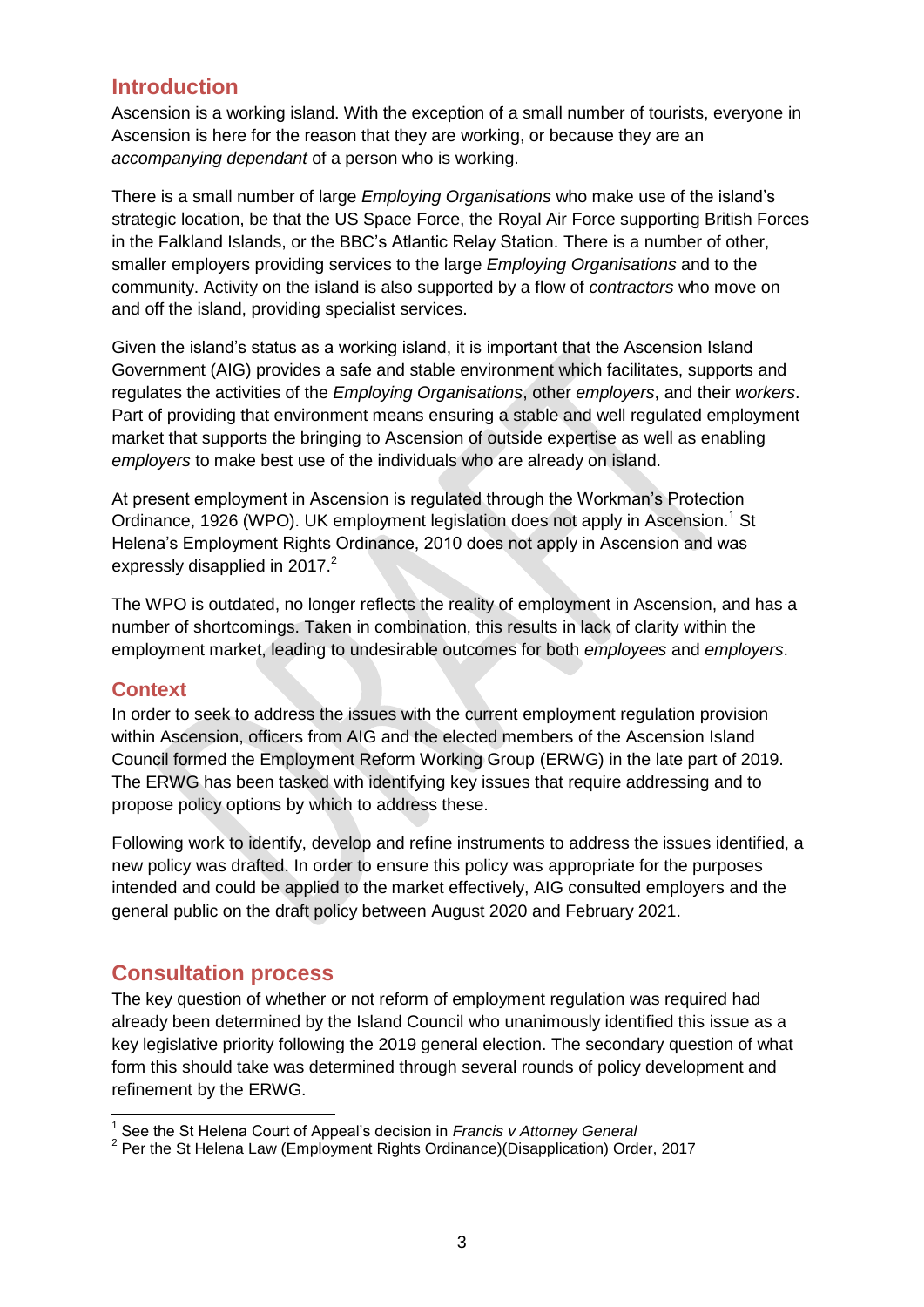As such, during the consultation process specific questions were not posed for answer. Instead, the policy was made available and feedback was sought. To frame the feedback employers and the public were asked to consider the following:

- The proposed codification of certain established practices and customs within the employment market of Ascension, including efforts to address areas of ambiguity
- The need for employers to provide for the basic welfare needs of their employees (and dependants, in some cases) who, due to the UK government's policy on no right of abode in Ascension, are only present in Ascension due to their relationship with their employer
- The balance of the interests of employers and the interests of their employees, specifically with regard to dismissal of employees

In seeking feedback on the policy AIG undertook the consultation took place in two main phases:

- 1. Consultation with organisations
- 2. Consultation with public

In the first stage AIG officials wrote to organisations to request views on the draft policy. The types of organisations that were consulted can be broken down into the following categories:

| A            | Organisations offering<br>contracts of employment in<br>Ascension                                                           | This includes organisations supporting,<br>or providing services to, Category B<br>organisations.                                                                                                                                                                                                                                                                                                                                       |  |  |
|--------------|-----------------------------------------------------------------------------------------------------------------------------|-----------------------------------------------------------------------------------------------------------------------------------------------------------------------------------------------------------------------------------------------------------------------------------------------------------------------------------------------------------------------------------------------------------------------------------------|--|--|
| B            | Organisation offering contracts<br>of employment in territories<br>other than Ascension and<br>posting workers to Ascension | This includes the USA and UK<br>governments.                                                                                                                                                                                                                                                                                                                                                                                            |  |  |
| $\mathsf{C}$ | St Helena based government<br>and legal institutions                                                                        | Given the UK government's policy that<br>there is no right of abode in Ascension,<br>Ascension's labour force is formed of<br>workers from other territories. As of xx<br>2020, around 60% of the workforce was<br>Saint Helenian nationals. Noting this,<br>and the link between the legal systems<br>of the territories of Ascension and Saint<br>Helena, a number of government<br>institutions in St Helena were also<br>consulted. |  |  |

Given this policy will be the first significant reform of employment governance in Ascension in nearly 100 years, AIG also offered organisations the opportunity to discuss the draft policy document with AIG officials prior to submitting a response. AIG felt this was important as any organisation operating within Ascension will be subject to some, or all, of the terms of the new policy, including certain new obligations.

This first stage of consultation was intended to last for six week, commencing on 20 August 2020 and ending on 05 October 2020. However, noting the significance of this policy and the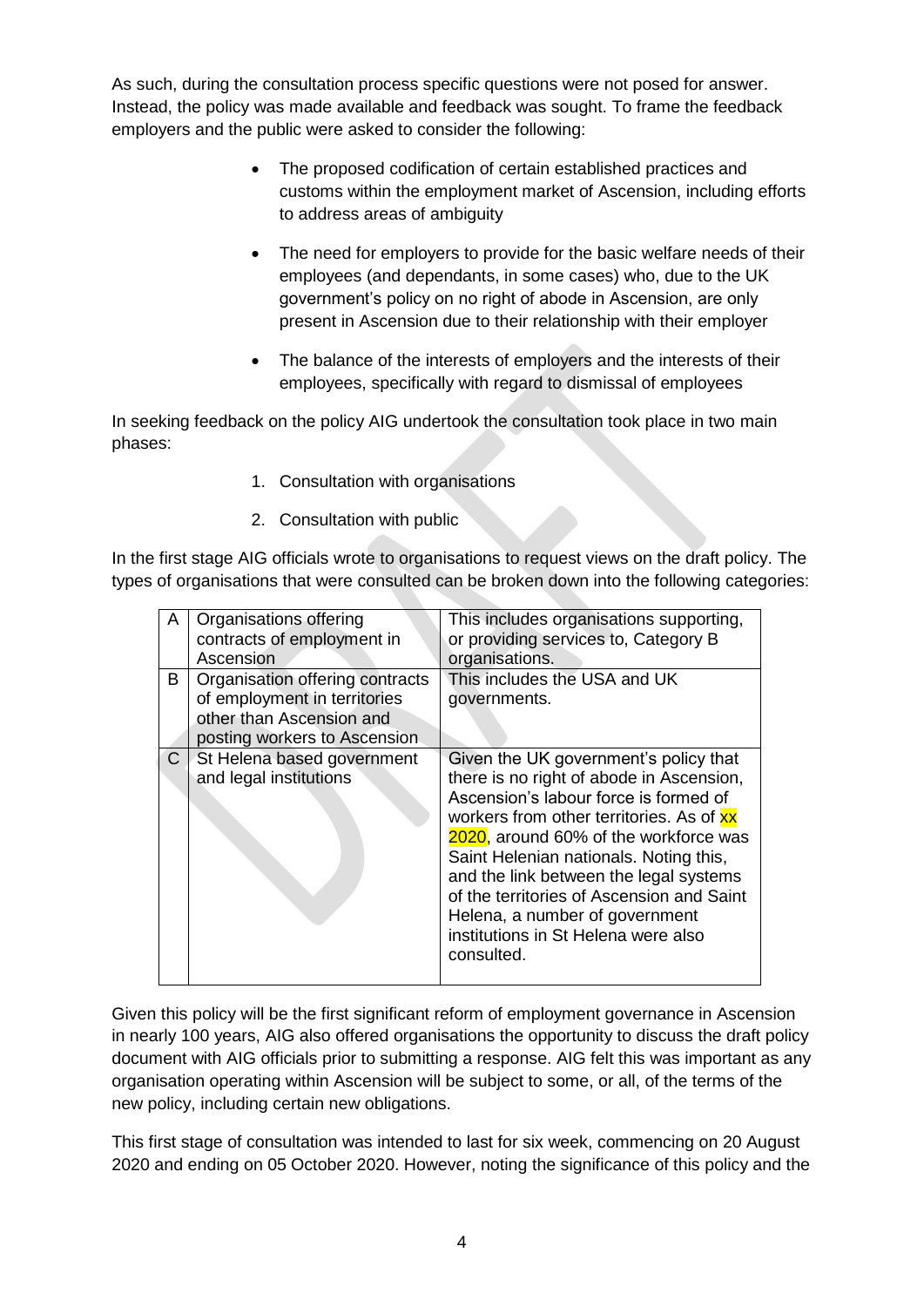desire of AIG to ensure that views of employers were adequately considered, this deadline was extended to 12 October to accommodate late submissions by several organisations.

Although AIG officials offered to host meetings to discuss the draft policy in further detail, only one organisation chose to take up this offer.

The ERWG then met in December 2020 to consider the responses before agreeing to proceed to a wider consultation with the general public. The public consultation took place over four weeks, beginning on 19 January 2021 and ending on 15 February 2021.

The same draft of the policy was made available for both stages of consultation.

After two rounds of consultation the responses received can be broken down into the following categories:

|   | Category                                                                                                                 | <b>Written</b><br>response | <b>Meeting</b><br>with<br><b>officials</b> |
|---|--------------------------------------------------------------------------------------------------------------------------|----------------------------|--------------------------------------------|
| A | Organisations based in Ascension                                                                                         | 5                          |                                            |
| B | Organisation offering contracts of employment in<br>territories other than Ascension and posting workers<br>to Ascension |                            | Ü                                          |
|   | St Helena based government and legal institutions                                                                        | 0                          |                                            |
|   | Public                                                                                                                   | 3                          | N/A                                        |

#### <span id="page-4-0"></span>**Format of response**

Due to the limited number of organisations operating within Ascension and the consequent difficulty in being able to effectively anonymise complete responses, AIG has not made the responses available verbatim and in full to the public. This approach was decided upon prior to the commencement of the consultation to encourage honest and full feedback. However, the responses were shared with the elected members of the Island Council who sat on the ERWG and will be kept on record.

As AIG is not making responses received from employing organisations available verbatim and in full, responses provided by members of the public will also not be made available in full.

Instead, responses will be detailed in one of two ways.

Where they are specific and unique to an issue which has not already been addressed in the policy they will be anonymised and a government response provided.

Where they relate to a specific issue and the same, or sufficiently similar, to other responses received on that matter, they will be anonymised, grouped along thematic lines and a government response provided.

<sup>-</sup> $3$  A joint written response was submitted by a Category B organization and the Category A organization whom which they contract to provide services. As such this figure is accounted for in both boxes.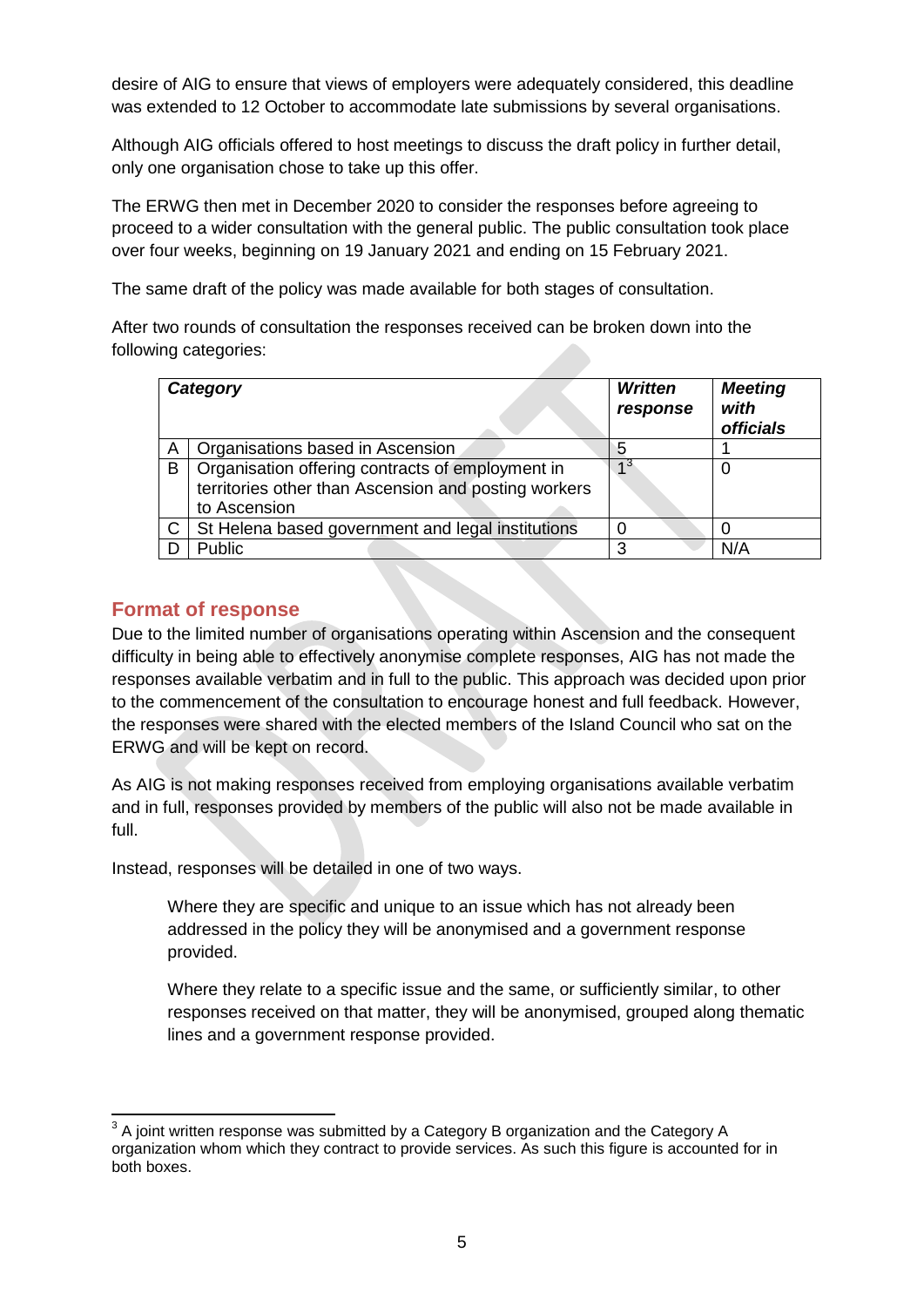#### <span id="page-5-0"></span>**Reponses**

*Why is a minimum wage not being introduced?*

#### Government response

A minimum wage is usually introduced to guarantee that workers receive fair reimbursement for the use of their labour, ensuring that the wage they are paid adequately enables them to finance the basic real world cost of living. This policy primarily aims to address identified shortcomings in the current labour market. During discussions with elected members of the Council and employers on the initial rounds of drafting, it was not considered that the paying of wages below that which could be considered sufficient to enable a worker to finance the basic real world cost of living in Ascension was taking place.

Unlike other territories elsewhere in the world, due to the UK government's policy that there is no right of abode in Ascension the responsibility for accommodating workers whilst in Ascension falls on employers, not the individual concerned. Similarly, employers are responsible for ensuring that adequate utilities and food are provided for their employees whilst in Ascension. This is not something which is billed to the employee directly after they have received payment for their work (like a landlord would charge rent), but is instead something which is factored into their overall package of compensation.

Equally, due to the UK government's policy that there is no right of abode in Ascension the overall offer of remuneration must be suitably competitively attractive to draw workers from other jurisdictions. AIG has not been made aware that employers are unable to recruit from other jurisdictions or retain staff due to inadequate levels of compensation once present in Ascension. To some degree the internal Ascension employment market also self-regulates in this regard as employers are able to recruit workers from other organisation operating within the territory, ensuring that market forces dictate that employers must remain competitive in order to attract employees.

*In requiring employers to offer employees the option of a payment in lieu of midcontract travel does this not go against the principle of the importance for wellbeing with respect to taking leave if employees chose take the financial payment rather than travel outside of Ascension for leave? Will the level of payment to be offered be prescribed?* 

#### Government response

The duty on employers to provide mid-contract travel is with a view to ensuring that the welfare of their staff is adequately addressed during the term of their contract of employment. The option of a payment in lieu is intended to provide flexibility for both employers and employees, whilst still retaining the obligation on employers to ensure adequate provision exists to facilitate off island travel during what is considered a contract of reasonable length (>15months). This provides the ability for employers to make exceptions at the request of their employees if they so wish so that they don't fall foul of their obligations, with the inclusion of "may" so that internal policy can determine how it is applied.

AIG do not intend to prescribe the level of payment in lieu to be offered to employees, as it is assumed that employers will need to provide suitably attractive terms for their staff to consider the offer fair and satisfactory.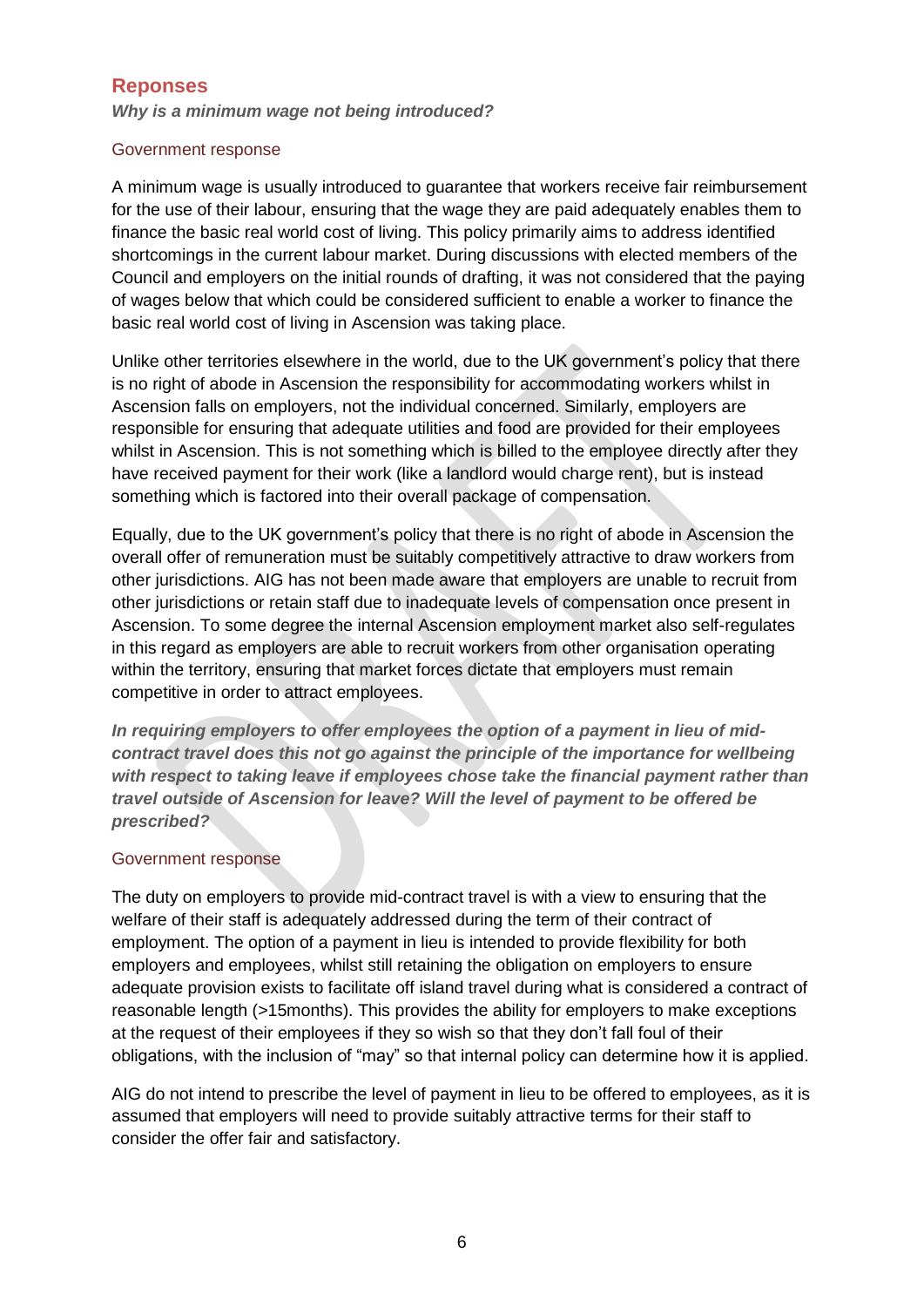*What would AIG define as reasonable costs for medical treatment, and what should be considered as "necessary" medical or dental treatment? Could employers meet the cost of initial treatment with the cost of further treatments met at their discretion?* 

#### Government response

At present it is not intended that AIG will seek to determine what might be considered a reasonable cost for medical treatment, or similarly seek to determine what treatments are considered cosmetic rather than essential. This would be overly burdensome to maintain and may be open to challenge. Rather AIG expect that employers and employees will act reasonably to determine this for themselves, on advice from the Senior Medical Officer specific to the circumstances of that case. It is important to note that people employed in Ascension are only present in Ascension due to their employment status, and in being present in Ascension they may no longer be able to access medical facilities in their territory of recruitment. Employers have a duty of care toward their employees and at present no evidence has been submitted to AIG which suggests that employers will not meet the reasonable costs for medical treatment of their staff.

*If employers are required to provide or meet the cost of travel insurance for their employees and their dependents, does this extend to any travel beyond the immediate travel from the island?*

#### Government response

Given an employee will only be present in Ascension due to their employment relationship with their employer it is reasonable for their employer to meet the costs of ensuring that their employee is not disadvantaged in their travel to and from Ascension, travel which they are undertaking in order to meet the terms of their contract with their employer. This is only intended to apply to travel directly to and from Ascension and their territory of recruitment. Similarly, due to Ascension's remoteness and the limited availability of services within the territory, it is very difficult to secure travel insurance for many. As such it is reasonable to expect that their employer provide adequate protection for their employee during their period of travel.

*Has consideration been given to including a clause to cover circumstances where a person becomes unemployed, or their main sponsor becomes unemployed (e.g. through death), that the person and / or their dependents should leave Ascension at the next possible travel opportunity? At present this is not prescribed in the policy and could lead to a prolonged responsibility for employers beyond employment*.

#### Government response

A fixed timeframe for departure following the termination of employment has not been provided due to the nature of available travel to and from Ascension. Whilst civilian access should at best occur on a monthly basis this may not always be the case and could be subject to change in the future (for instance when the south Atlantic airbridge is reinstated). It also provides scope for employer discretion to prevent the law from operating in a harsh manner (e.g. if a death occurs only a few days before the next available conveyance this allows employers to be compassionate toward dependents and provide them the opportunity to make suitable arrangements for the deceased and their own goods/property). The Entry Control (Ascension) Ordinance 2007 requires individuals who no longer have permission to be in Ascension to leave at the next available opportunity, which prevents individuals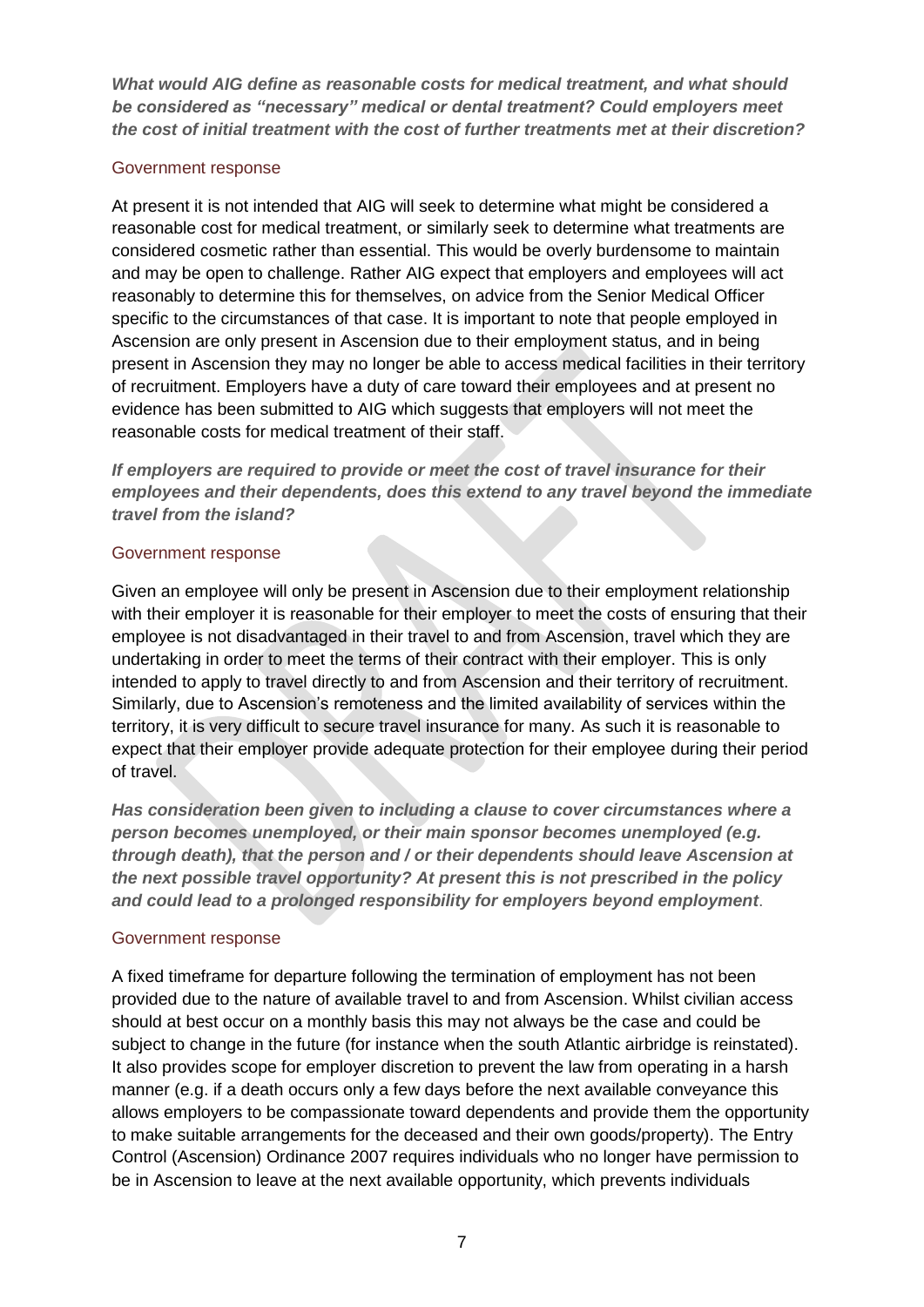spending prolonged periods of time in the territory following the end of their contract, or the primary contract to which their permission to be in Ascension is associated.

*Current practice dictates that the amount of annual leave offered to employees may be less than 30 days, but 30 days is prescribed as a minimum in the new policy.*

#### Government response

In recognition of the unique circumstances of working in Ascension, that being the unusual conditions of life and the extremely limited opportunities to take leave outside of the territory, 30 days annual leave has been considered to be a fair minimum requirement. Noting that this requirement could lead to a burdensome administrative exercise for employers to amend existing contracts of their employees, if the Island Council recommend the introduction of a new Ordinance the introduction of this new requirement can be brought in for all contracts of employment which commence after the date at which an Ordinance is introduced. Given contracts of employment in Ascension are time limited this will allow for all employees to brought onto the new terms within a relatively short period of time, whilst avoiding burdening employers.

*Why is a mandatory work based pension scheme for all employees not being put in place as has recently been introduced in the UK?*

#### Government response

The draft policy makes provision for a gratuity to be paid at the completion of each contract of employment. Organisations operating in Ascension are either entirely based in Ascension, or are based in jurisdictions outside of Ascension with a small operation existing within Ascension.

Similarly, due to the UK government's policy that there is no right of abode in Ascension, workers of firms within Ascension are considered to be based in territories outside of Ascension and only temporarily present in Ascension for the purpose of employment. As such workers in Ascension are drawn a diverse range of territories.

Noting this it can be difficult for them to easily and effectively access international monetary markets, and as a result a pension. As such, gratuities paid at the completion of terms of employment have become a market norm in Ascension. In recognition of these issues AIG is proposing to codify the current practice to guarantee an employee's entitlement to a gratuity at the completion of a period of employment, with clear obligations placed on employers to adequately secure that gratuity. This includes the need to safeguard gratuity money appropriately so that it is protected until such time that the employee wants to access it.

Requiring employers to offer a work based pension instead of a gratuity may be considered in the future, but noting the above issues at this time AIG is not mandating that all employers must offer their employees a pension.

*Where employers pay a pension contribution will there still be an expectation of gratuity payments to their employees?*

#### Government response

Following consultation it was confirmed that some employers in Ascension provide access to pensions schemes for their employees. As such, provision will be made within the policy to